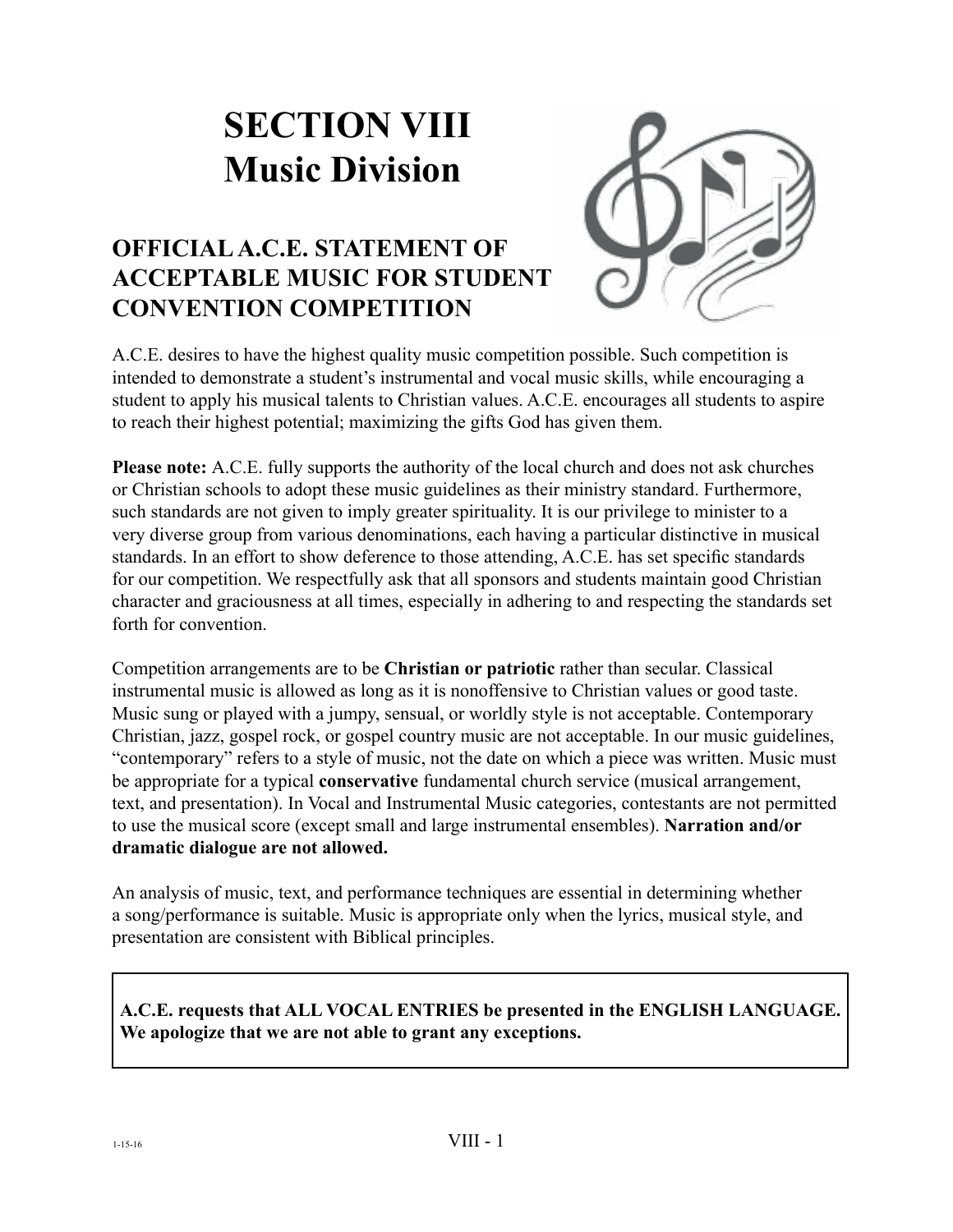# **APPEARANCE**

Gentlemen: Dress shirts, ties, and jackets should be worn for all music performances with the following exceptions:

- 1. School uniforms
- 2. A tuxedo with either a vest or cummerbund without a jacket

Ladies: Nice church outfits should be worn for all music performances with the following exceptions:

- 1. School uniforms
- 2. Formal attire that meets the modesty requirements for convention

When selecting a musical piece, please consider the following:

# **ELEMENTS OF MUSIC**

**Melody—**A good melody has a definite high place near its conclusion so that there is a sense of climax and resolution.

**Harmony—**Harmony should support the melody and play a subservient role.

**Rhythm—**The rhythm of a song has much to do with the overall integrity of the piece. A subtle rhythm or sense of pulsation with a balance of regular accent patterns and occasional syncopation for variety and interest is acceptable. The rhythm must not overtake the melody, harmony, message, or overall flow of a song. Avoid musical compositions with excessive repetition of a melodic phrase, harmonic pattern, rhythmic pattern, or any combination of these three. Music with continuous syncopation, dominant beat, highly accented backbeat, and/or break beat is not acceptable.

**Worldly Identification—**The message carried by a musical style does not change by simply adding religious or Scriptural lyrics.

A musical composition should have a definite **beginning,** build to a **climax point,** and communicate a definite sense of **conclusion. The musical sound must not detract from the message of the words.**

# **TEXT**

**Accuracy—**Good lyrics must be Biblically accurate in both definition and associative meaning. The key to a truthful presentation of text is balance and careful examination under the Holy Spirit's direction that the words are "pure."

**Implications—**Any implied ideas must be examined to make sure that nothing unacceptable is implied and that the intent of Scriptural teaching and principle is satisfied. A wise performer will always check the implied communication of a song's message to verify its total accuracy.

**Crossover Songs—**The lyrics must CLEARLY state at some point Whom the song is about. Avoid songs that have no direct reference to the Lord and others that are written to reference only "He" or "Him" whenever God's name is mentioned—"crossover songs." (Such songs are acceptable in both the secular and Christian communities, as the song could easily be sung in the content of a secular love song.) The attributes of God should be maintained in the highest regard any time He is addressed.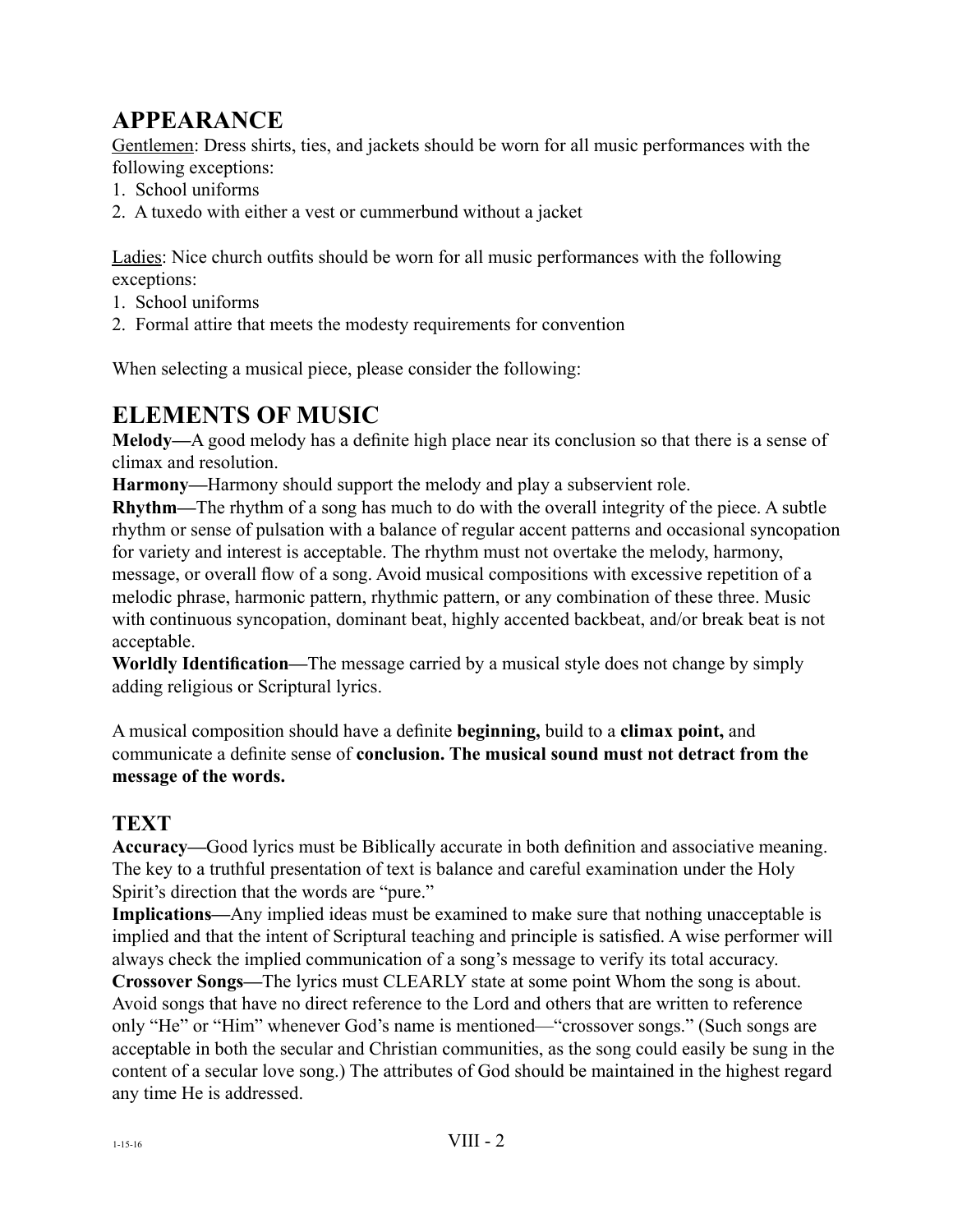**Message—**Good lyrics say something of value. Not every song needs to be as profound as our richest hymns, but good lyrics never include trite phrases just for the sake of rhyme. Such phrases are designed for entertainment rather than edification. Good lyrics fulfill a definite purpose. If the text is sung as a hymn, it should express some Godly attribute that helps us worship the Lord. If the text is sung as a gospel song, it should be a message that encourages us. The message should also be simple enough that almost anyone can easily understand it, relate to it, and apply it.

# **PERFORMANCE TECHNIQUES**

**Presentation—**Give careful attention that the musical presentation does not reflect secular styles (breathy, sensual, and so on). "Crooning," "sliding," "sagging," or other such terms are vocal crutches and should be avoided. Use caution that the presentation is not done in an **"entertainment"** attitude or style.

**Movement—**No choreography, planned or unnecessary bodily movement (including hand clapping, foot stomping, deaf signing, finger snapping, etc.), will be permitted. Occasional movement of the hands/arms for dramatic effect (i.e., placing hand to heart, raising hand toward Heaven) is permitted but should be used sparingly. Competitors should stand erect; bend knees slightly to relax rigid leg muscles, with arms and shoulders relaxed and thumbs resting at the side-seam of clothing.

Questions to evaluate musical selections/performances:

- 1. Does the music glorify God, not the performer or composer?
- 2. Does the music reflect Biblical doctrine and Godly living?
- 3. Is the rhythm a subservient feature that does not dominate the music?
- 4. Does the background music play a subservient role to the lyrics and not distract the listener from the message?
- 5. Are the lyrics Biblically accurate?
- 6. Is the performance a straightforward presentation, focusing on vocal technique that employs proper breathing (avoiding breathy tones, sagging and sliding pitches, and/or choreographed movement)?
- 7. Is the music easily identifiable as a Christ-honoring piece as opposed to a "new sound" as in secular or entertainment styles?
- 8. Does the music invoke positive responses?
- 9. Does the selection draw the listener closer to God and uplift his/her spirit?
- 10. Does the music praise the Lord, focus on God, or deliver a clear spiritual message?

When evaluating musical selections, an appropriate piece will always yield a **"YES"** response to all of the questions given. If there is **ANY** doubt regarding the appropriateness of a piece and to avoid conflict, please submit the selection to A.C.E. for review/approval. Out of love and respect for the students competing, A.C.E. would never desire a student to invest time and energy preparing a selection, only to be marked down because the selection does not meet the guidelines.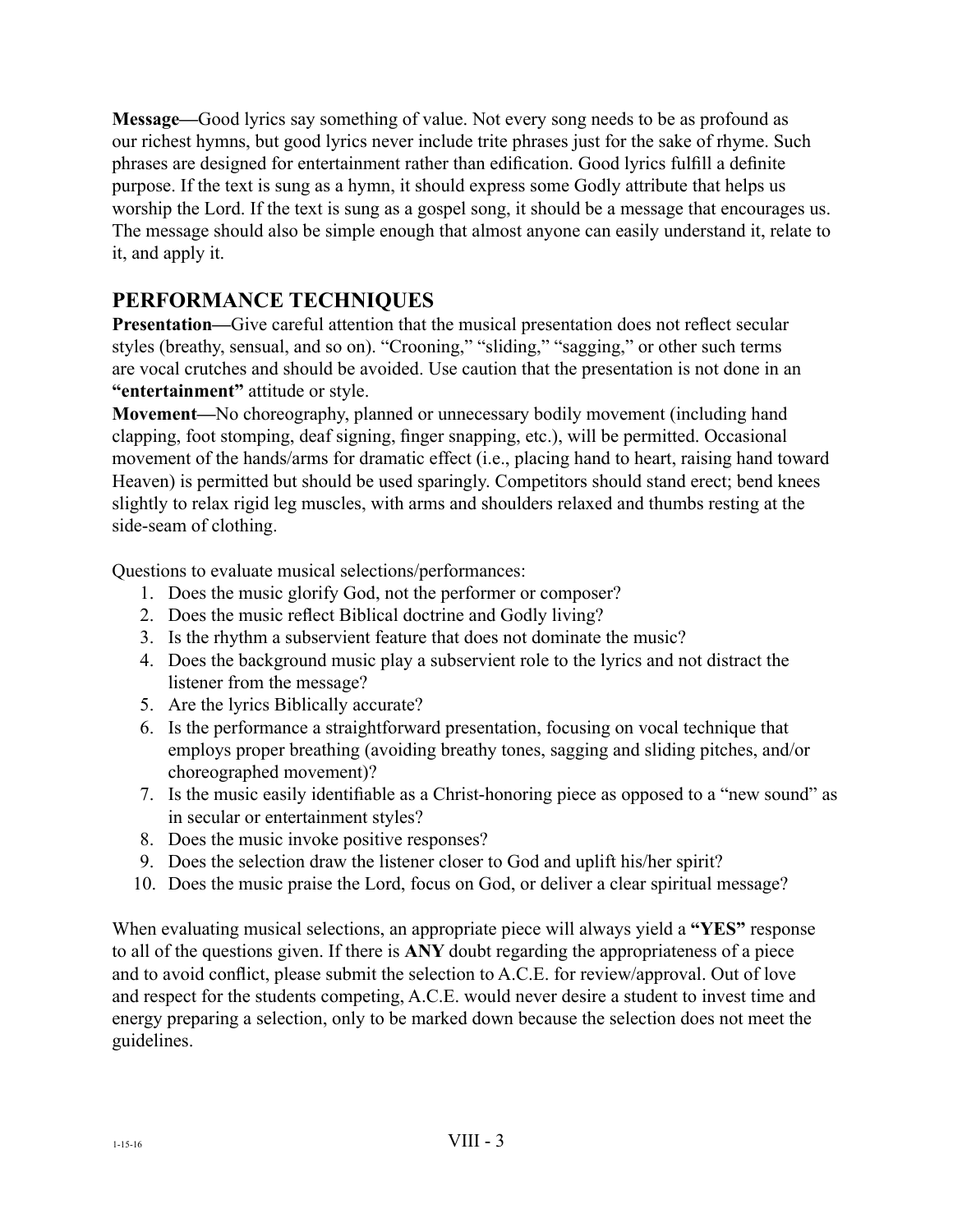For review/approval, selections must be submitted to A.C.E. no later than **February 1**. Please allow two to three weeks for the review process. Selections, musical score, and lyrics should be submitted to:

Shipping Address: Mailing Address: A.C.E. STUDENT CONVENTIONS A.C.E. STUDENT CONVENTIONS 130 Maple Drive North P.O. Box 2707 Hendersonville, TN 37075 Hendersonville, TN 37077-2707

Submitted selections will be returned with the A.C.E. seal of approval or an explanation as to why the piece is not appropriate for this competition.

**NOTE:** Any student performing a selection that violates the music standards presented in these guidelines (in musical content, text, or presentation) will not place in competition. Please give careful attention to the musical selection and ensure that it meets the standards set forth in these guidelines.

# **GENERAL PERFORMANCE GUIDELINES**

**IMPORTANT!!!!** All copies of music, CDs, judging forms, and photos must be CLEARLY LABELED with the student's name, school name, school customer number, school telephone number, complete school address, and category.

- 1. Three copies of the arrangement, **as performed**, must be given to the judges before a performance. Music must be performed exactly as it appears on the score. For example, if chords are changed, music should be rewritten to reflect the changes. **Submitted copies must include the musical score, numbered measures, and the lyrics.** The judges must receive copies of the corrected/changed scores. Copies must be CLEARLY LABELED with the student's name, school name, school customer number, school telephone number, complete school address, and the category.
- 2. Contestants may sing a cappella; be accompanied by an adult or student (of convention age) **playing a piano;** or use an accompaniment CD (**piano only**). Record only one song per CD. CDs should be CLEARLY LABELED with the student's name, school name, school customer number, school telephone number, complete school address, and the category. Please indicate if a Dolby recording is used in order to avoid confusion if asked to perform at a rally. Other sound tracks are not permissible. Note: Contestants are to make sure the recording is of the best possible sound quality. Poise and presentation are part of the judging criteria; thus contestants are not to provide their own accompaniment.
- 3. Contestants must submit a color photo (snapshot or Polaroid) of themselves, with faces clearly visible. They must be in the SAME OUTFIT they will be wearing for that event. Photos should be CLEARLY LABELED with student's name, school name, school customer number, school telephone number, complete school address, and the category.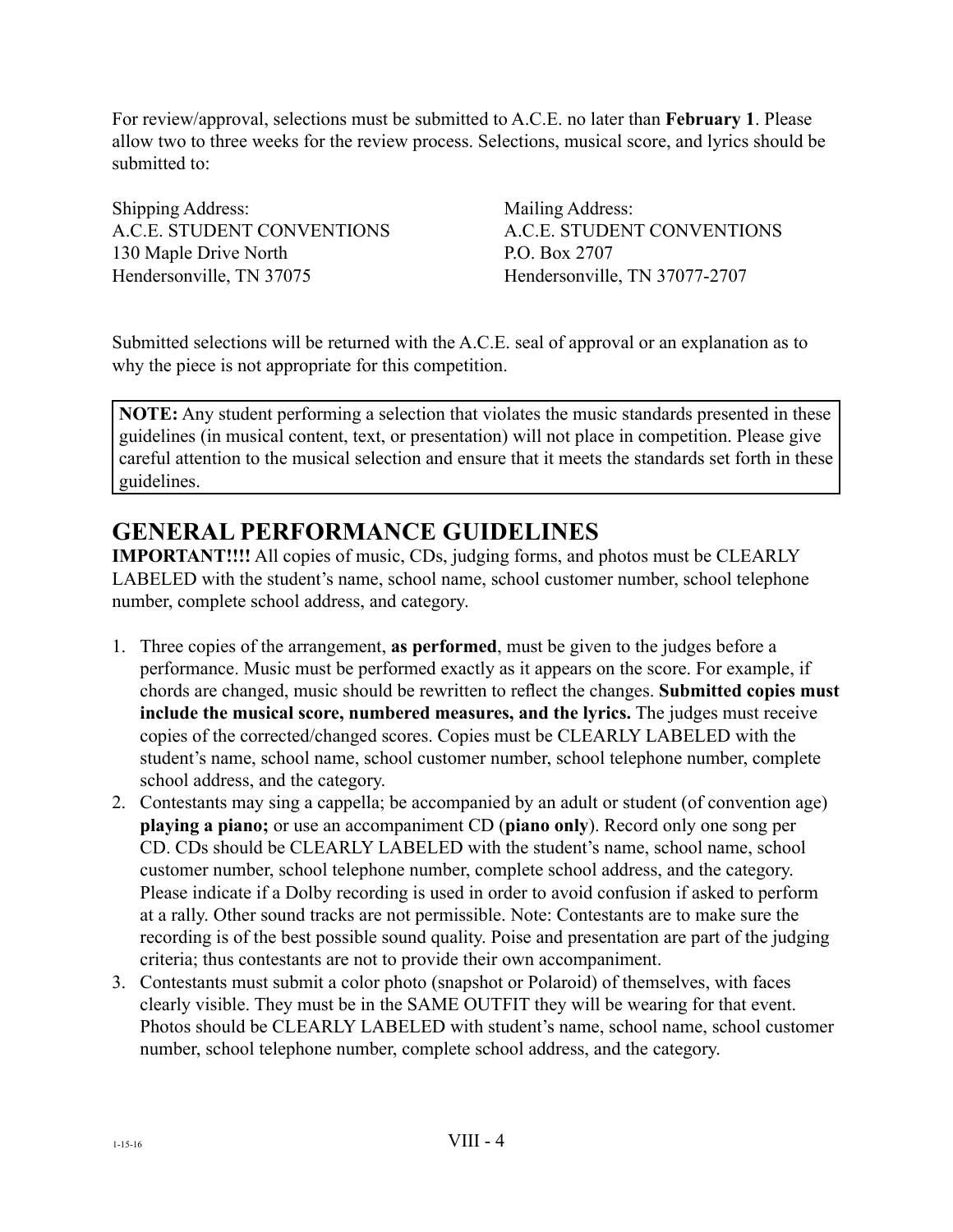- 4. At International Student Convention, contestants must perform the same selection performed in Regional Student competition. A student may not use the same song two years consecutively in the same event if he/she (or a group) placed in the top six at International Student Convention the previous year with that song in the same event. In addition, **the same selection is not to be used by multiple groups from the same school in the same year.**
- 5. **VERY IMPORTANT—**See page IX-1 of Platform Competition Division for poise and appearance guidelines.
- 6. All vocal and instrumental music is to be memorized (exception: Small and Large Instrumental Ensembles).
- 7. There should be a preselected spokesperson for each group who will introduce the group, the school represented, and the title of the song to be performed. (This is not counted against performance time.)
- 8. Personal amplification equipment for competition is not allowed.
- 9. Musical competition time limit is 5 minutes. If competition piece exceeds the 5-minute time limit, the contestant will receive a **.5-point deduction** for any portion of thirty (30) second increments. (For example, a piece timed at 5:12 would receive a half-point deduction from the total score. A piece at 5:42 would receive a deduction of a full point from the total score.)

# **Checklist for Music:**

- 1. Copies of music: **Three (3) copies** must be brought to convention. **Submitted copies must include the musical score and the lyrics.** Each copy is to be inserted in a separate, clear, gallon-sized, zippered plastic bag with the student's name, school name, school customer number, school address, and school telephone number clearly visible on the front of EACH copy.
- 2. Photo: Submit a color photo (snapshot or Polaroid) simulating the performance wearing the outfit in which the student will perform. VERY IMPORTANT: CLEARLY LABEL the BACK of the photo with the student's name, school name, school customer number, school telephone number, school address, and the category.
- 3. Judge's Forms: Submit three (3) copies, properly filled out. (These forms are available on the School Registration program.)
- 4. CD player (if applicable): If using a CD for accompaniment, each contestant must provide his or her own playback device.
- 5. **When selecting music for vocal music competition, careful attention should be given to level of difficulty. Songs with too much unison or lack of distinct, individual parts do not usually place well. All members (duet, trio, quartet, etc.) or sections (ensemble) should demonstrate an ability to "carry" their individual parts with proper pitch, tone, and blend.**

# **VOCAL**

**Solo (1 contestant)** Time limit: 5 minutes

There are two different entries available in the solo category: male or female.

# **Duet (2 contestants)** Time limit: 5 minutes

There are three different entries available in the duet category: male, female, or mixed.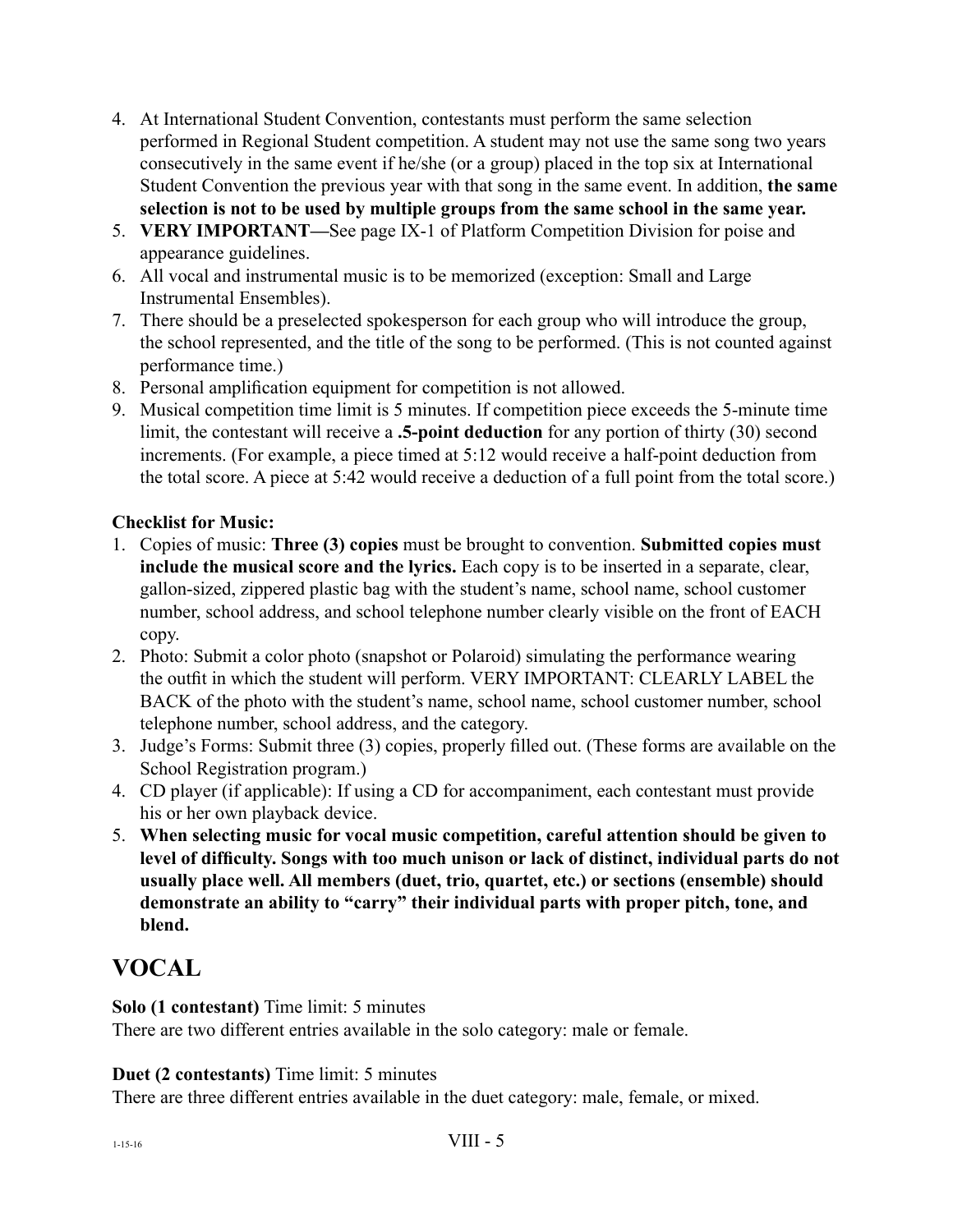#### **Trio (3 contestants)** Time limit: 5 minutes

There are three different entries available in the trio category: male, female, or mixed.

#### **Quartet (4 contestants)** Time limit: 5 minutes

There are three different entries available in the quartet category: male, female, or mixed.

### **Small Ensemble (5-15 contestants\*)** Time limit: 5 minutes

There may be only one school entry under the designation "Small Ensemble." Your ensemble may be male, female, or mixed, but it will be judged with all the other Small Ensembles. It may have an adult directing. If a student plays accompaniment, he is not included in the 15 total allowable contestants. (\*The adult director is not considered a contestant.)

### **Large Ensemble (16 + contestants\*) Time** limit: 5 minutes

There may be only one school entry under the designation "Large Ensemble." Your ensemble may be male, female, or mixed, but it will be judged with all other Large Ensembles. It may have an adult directing. (\*The adult director is not considered a contestant.)

**Note:** Contestants may not use sound equipment during competition. Winners selected to perform before a rally audience will be provided with appropriate microphones.

#### **VOCAL MUSIC JUDGING CRITERIA** Areas of Evaluation

|                     | Aleas of Evaluation                                             |                        |
|---------------------|-----------------------------------------------------------------|------------------------|
|                     | Appearance and stage deportment                                 | <b>POSSIBLE POINTS</b> |
|                     | A. Approach—confident, yet with grace and humility              | $(1-3)$                |
|                     | B. Posture—upright look, not slumped                            | $(1-3)$                |
|                     | C. Eye contact—scanned the audience, not stared                 | $(1-3)$                |
|                     | D. Poise—in full control                                        | $(1-3)$                |
|                     | E. Clothing—color coordinated, neat, sharp, beautiful           | $(1-3)$                |
|                     | F. Departure—confident                                          | $(1-3)$                |
| Interpretation      |                                                                 |                        |
|                     | A. Mood—prayerful, enthusiastic, peaceful                       | $(1-3)$                |
|                     | B. Intensity—not too weak or too strong, enough power, etc.     | $(1-3)$                |
|                     | C. Style—presentation matched the printed intention             | $(1-3)$                |
|                     | D. Tempo—flowing, not too fast or too slow                      | $(1-3)$                |
|                     | E. Phrasing—feeling of motion or rest                           | $(1-4)$                |
|                     | F. Climax—handled well                                          | $(1-4)$                |
|                     | G. Dynamics—volumes changed correctly                           | $(1-4)$                |
|                     | H. Word Emphasis—each word received right emphasis              | $(1-3)$                |
| <b>Musicianship</b> |                                                                 |                        |
|                     | A. Memory                                                       | $(1-5)$                |
|                     | B. Projection—each part of the music could be heard             | $(1-5)$                |
|                     | C. Proper diction—correctly pronounced, articulated, enunciated | $(1-5)$                |
|                     |                                                                 |                        |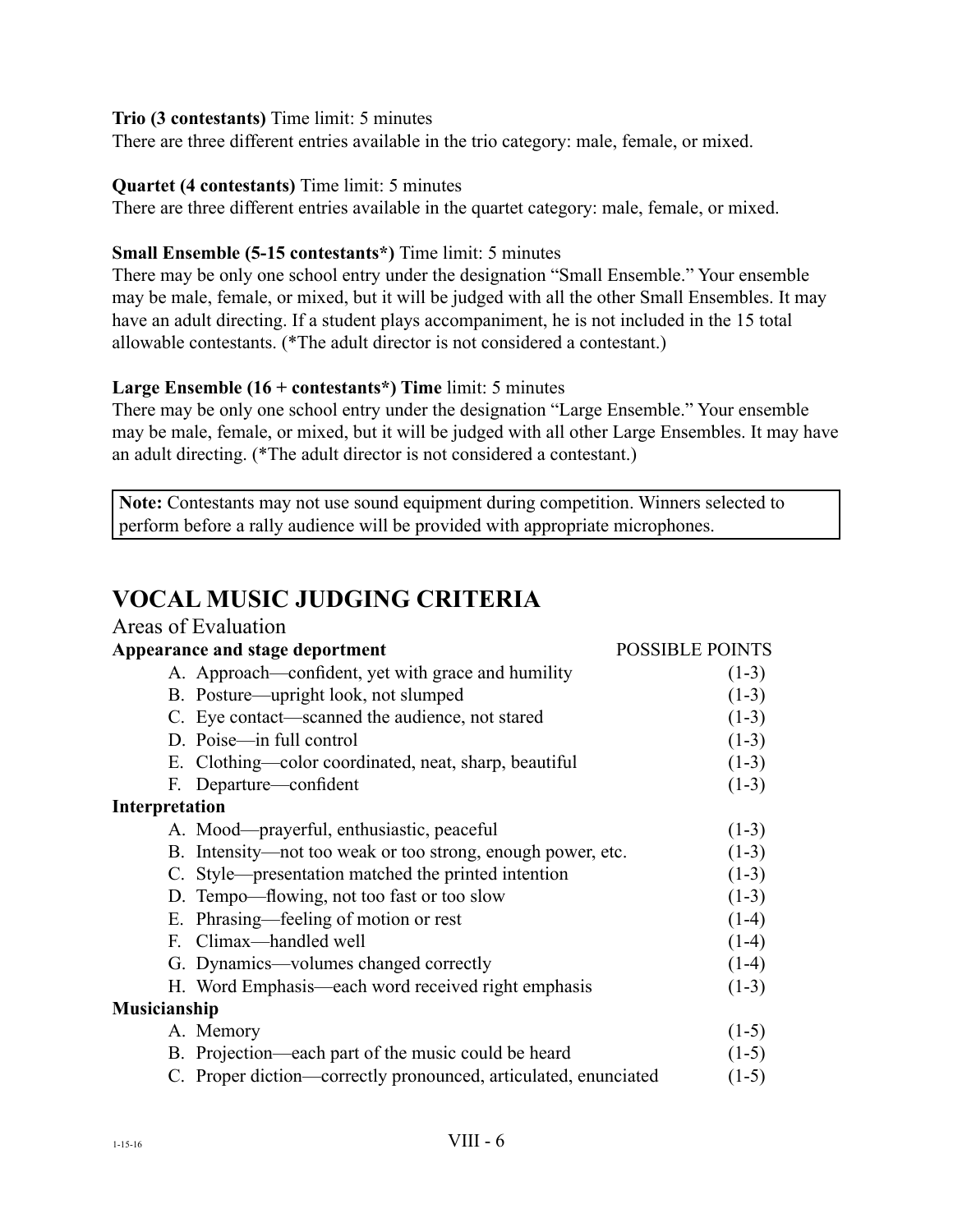| D. Tone quality—full, rich sound                                | $(1-5)$ |
|-----------------------------------------------------------------|---------|
| E. Correct rhythm—performed like the printed page               | $(1-5)$ |
| F. Proper breathing—breathed at the right places, the right way | $(1-5)$ |
| G. Intonation—correct pitch for solos or blends for groups      | $(1-5)$ |
| H. Balance of voices and/or accompaniment—                      |         |
| accompaniment added to the beauty, not overrode                 | $(1-5)$ |
| <b>Appropriateness of selection</b>                             |         |
| A. Message/ministry—it ministered to the listener               | $(1-5)$ |
| B. Degree of difficulty                                         | $(1-5)$ |
| <b>Proper documentation submitted</b>                           | $(1-5)$ |
| <b>TOTAL POINTS</b>                                             | (100)   |

# **INSTRUMENTAL**

#### **Piano Solo—**Time limit: 5 minutes

Separate competition for male and female contestants. Piano will be provided by the convention. See Piano Judging Criteria, page VIII-9.

#### **Woodwind Solo—**Time limit: 5 minutes

Any woodwind instrument, such as flute, saxophone, clarinet, etc. See Instrumental Music Judging Criteria, pages VIII-9, 10. (Note: A recorder is not considered a woodwind instrument and should be entered into the miscellaneous category.)

### **String Solo (Bowed)—**Time limit: 5 minutes

Violin, viola, cello, string bass, etc. See Instrumental Music Judging Criteria, pages VIII-9, 10.

**String Solo (Plucked, hammered, strummed, etc.)—**Time limit: 5 minutes Harp, classical guitar, banjo, mandolin, etc. See Instrumental Music Judging Criteria, pages VIII-9, 10.

### **Brass Solo—**Time limit: 5 minutes

See Instrumental Music Judging Criteria, pages VIII-9, 10. (Note: Although many saxophones are made of brass, they are not in the brass family of instruments. Saxophones are woodwind instruments.)

### **Miscellaneous Solo—**Time limit: 5 minutes

Includes instruments such as accordion, marimba, xylophone, recorder, handbells/hand chimes, bagpipe, etc. Drums and amplified instruments are not permitted. **Percussion is only permitted in Large Instrumental Ensemble.** Accompaniment is limited to piano. See Instrumental Music Judging Criteria, pages VIII-9, 10.

### **Piano Duet—**Time limit: 5 minutes

Two people playing the same piano or two pianos. Pianos will be provided by the Convention. See Piano Judging Criteria, page VIII-9.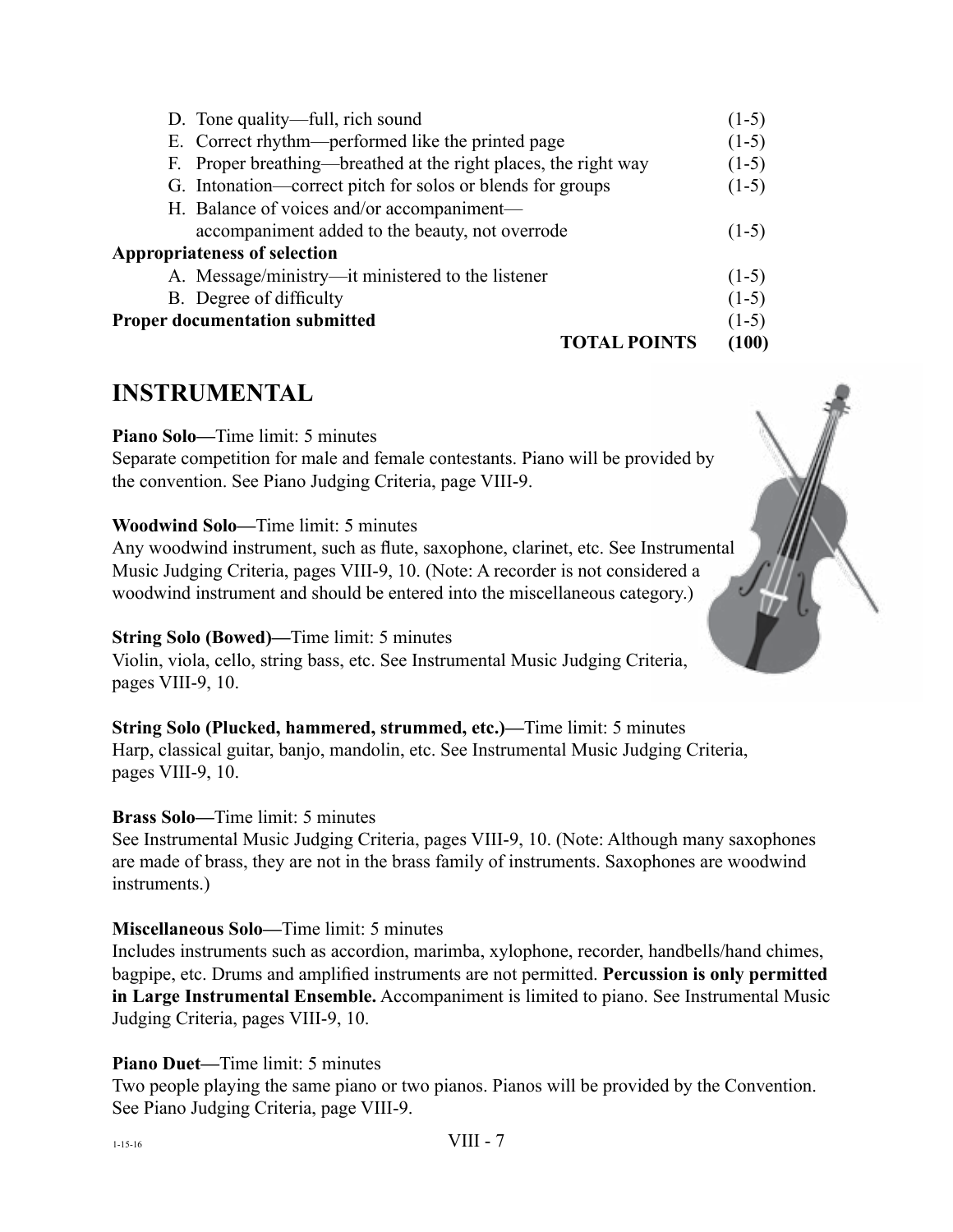### **Instrumental Duet Competition—**Time limit: 5 minutes

A combination of **any** two instruments (woodwind, string, brass, etc.) played together with or without accompaniment. Piano accompaniment is permissible and may or may not be counted as one of the two instruments. If piano is accompaniment only, please note such on the Judge's Form (e.g., two guitars playing the melody with piano accompaniment, one guitar and piano sharing the melody). See Instrumental Music Judging Criteria, pages VIII-9, 10.

# **Instrumental Trio Competition—**Time limit: 5 minutes

A combination of any **three** instruments (woodwind, string, brass, etc.) played together with or without accompaniment. Piano accompaniment is permissible and may or may not count as one of the three instruments. If piano is accompaniment only, please note such on the Judge's Form. See Instrumental Music Judging Criteria, pages VIII-9, 10.

# **Instrumental Quartet Competition—**Time limit: 5 minutes

A combination of any four instruments (woodwind, string, brass, etc.) played together with or without accompaniment. Piano accompaniment is permissible and may or may not count as one of the four instruments. If piano is accompaniment only, please note such on the Judge's Form. See Instrumental Music Judging Criteria, pages VIII-9, 10.

**Small Instrumental Ensemble Competition (5–10 contestants) —**Time limit: 5 minutes Five to ten  $(5-10)$  contestants with any variety of instruments. The time limit for the entire setup and performance will be twenty (20) minutes. There may be an adult directing. Piano accompaniment is permitted and may or may not count as one of the instruments. If piano is accompaniment only, please note such on the Judge's Form. Musical scores are allowed. **Percussion is only permitted in Large Instrumental Ensemble.** See Small and Large Instrumental Ensemble Judging Criteria, pages VIII-10, 11.

**Large Instrumental Ensemble Competition (11–40 contestants) —**Time limit: 5 minutes Eleven to forty (11–40) contestants with any variety of instruments. The time limit for the entire setup and performance will be twenty (20) minutes. There may be an adult directing. Piano accompaniment is permitted and may or may not count as one of the instruments. If piano is accompaniment only, please note such on the Judge's Form. Musical scores are allowed. **Percussion is permitted in Large Instrumental Ensemble.** See Small and Large Instrumental Ensemble Judging Criteria, pages VIII-10, 11.

**Handbell/Hand Chime Choir (5–18 contestants) —**Time limit: 5 minutes There may be an adult directing. Piano accompaniment is permitted. Musical scores are not allowed. See Handbell/Hand Chime Choir Judging Criteria, page VIII-10.

# **GENERAL RULES**

- 1. One piano will be provided.
- 2. All other instruments are to be provided by the school.
- 3. No electrical instruments or amplification may be used.
- 4. For musical selection, follow the official statement of acceptable music given on page VIII-1.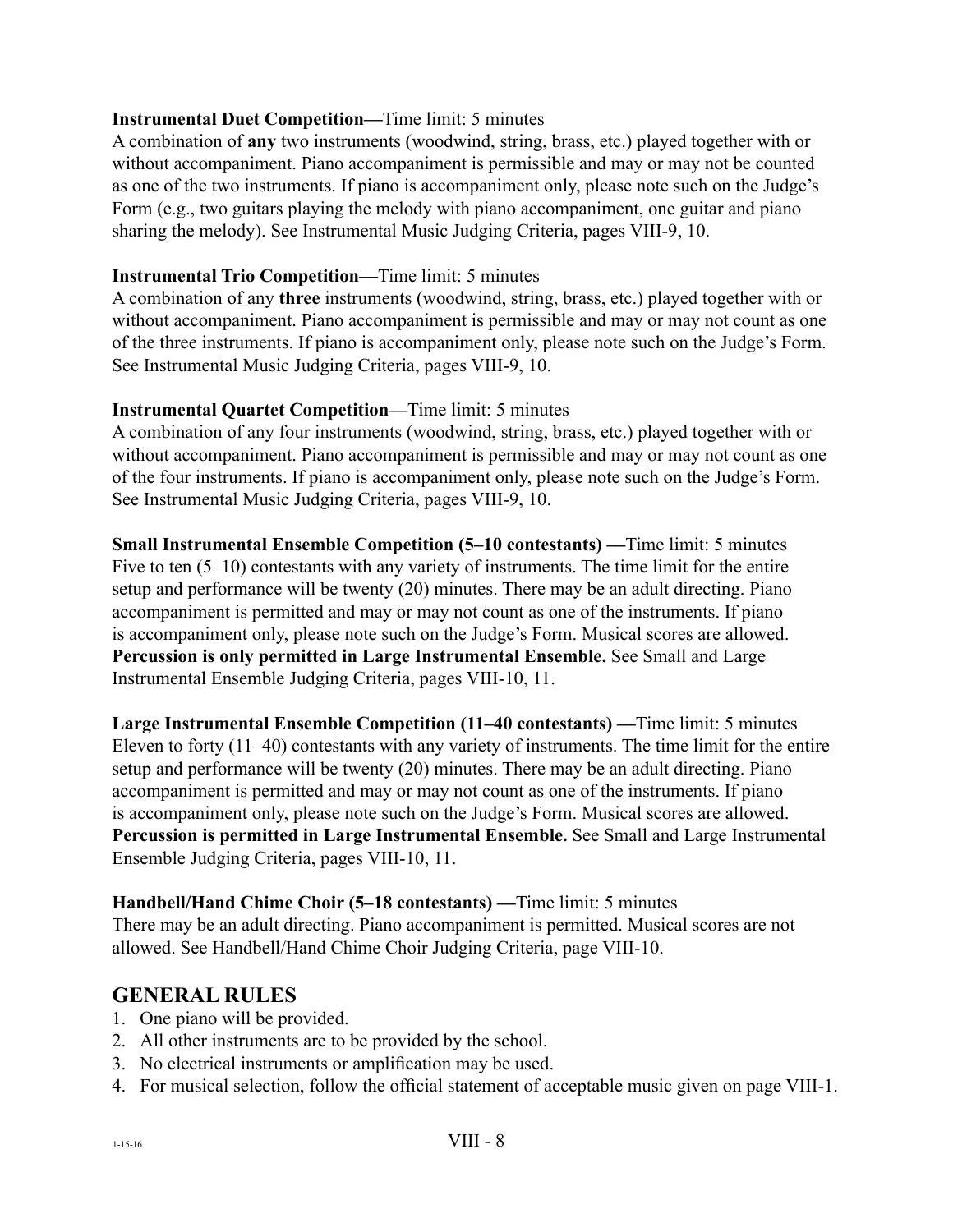# **PIANO JUDGING CRITERIA**

| Areas of Evaluation                     |                     | <b>POSSIBLE POINTS</b> |
|-----------------------------------------|---------------------|------------------------|
| <b>Appearance and deportment</b>        |                     | $(1-5)$                |
| <b>Difficulty</b>                       |                     | $(1-10)$               |
| <b>Memory</b>                           |                     | $(1-15)$               |
| <b>Musical features</b>                 |                     |                        |
| A. Melody—clearly heard                 |                     | $(1-5)$                |
| B. Phrasing                             |                     | $(1-10)$               |
| C. Rhythm                               |                     | $(1-10)$               |
| D. Pedaling                             |                     | $(1-10)$               |
| E. Tempo                                |                     | $(1-10)$               |
| F. Dynamics and performance indications |                     | $(1-10)$               |
| G. Smoothness of execution              |                     | $(1-5)$                |
| H. Conveys the spirit of the music      |                     | $(1-5)$                |
| <b>Proper documentation submitted</b>   |                     | $(1-5)$                |
|                                         | <b>TOTAL POINTS</b> | (100)                  |

#### **INSTRUMENTAL MUSIC JUDGING CRITERIA**  $(T-1)$   $T$   $T$   $T$   $T$   $T$   $T$

| (Excludes Small and Large Ensemble)              |                        |
|--------------------------------------------------|------------------------|
| Areas of Evaluation                              | <b>POSSIBLE POINTS</b> |
| <b>Tone</b>                                      |                        |
| A. Beauty/clarity                                | $(1-4)$                |
| B. Color                                         | $(1-4)$                |
| C. Strength, control, and embouchure             | $(1-4)$                |
| D. Intonation                                    | $(1-4)$                |
| <b>Technique and Musicianship</b>                |                        |
| A. Meter                                         | $(1-4)$                |
| B. Melody                                        | $(1-4)$                |
| C. Fingering and hand positions                  | $(1-4)$                |
| D. Accents                                       | $(1-4)$                |
| E. Precision                                     | $(1-4)$                |
| Slurs<br>$F_{\cdot}$                             | $(1-4)$                |
| G. Bowing (strings), tonguing (wind instruments) | $(1-4)$                |
| H. Attacks                                       | $(1-4)$                |
| Cutoffs<br>$\mathbf{I}$ .                        | $(1-4)$                |
| $J_{-}$<br>Accuracy                              | $(1-4)$                |
| K. Memory                                        | $(1-5)$                |
| Interpretation                                   |                        |
| A. Tempo                                         | $(1-4)$                |
| B. Style                                         | $(1-4)$                |
| C. Phrasing                                      | $(1-4)$                |
| D. Dynamics                                      | $(1-4)$                |
|                                                  |                        |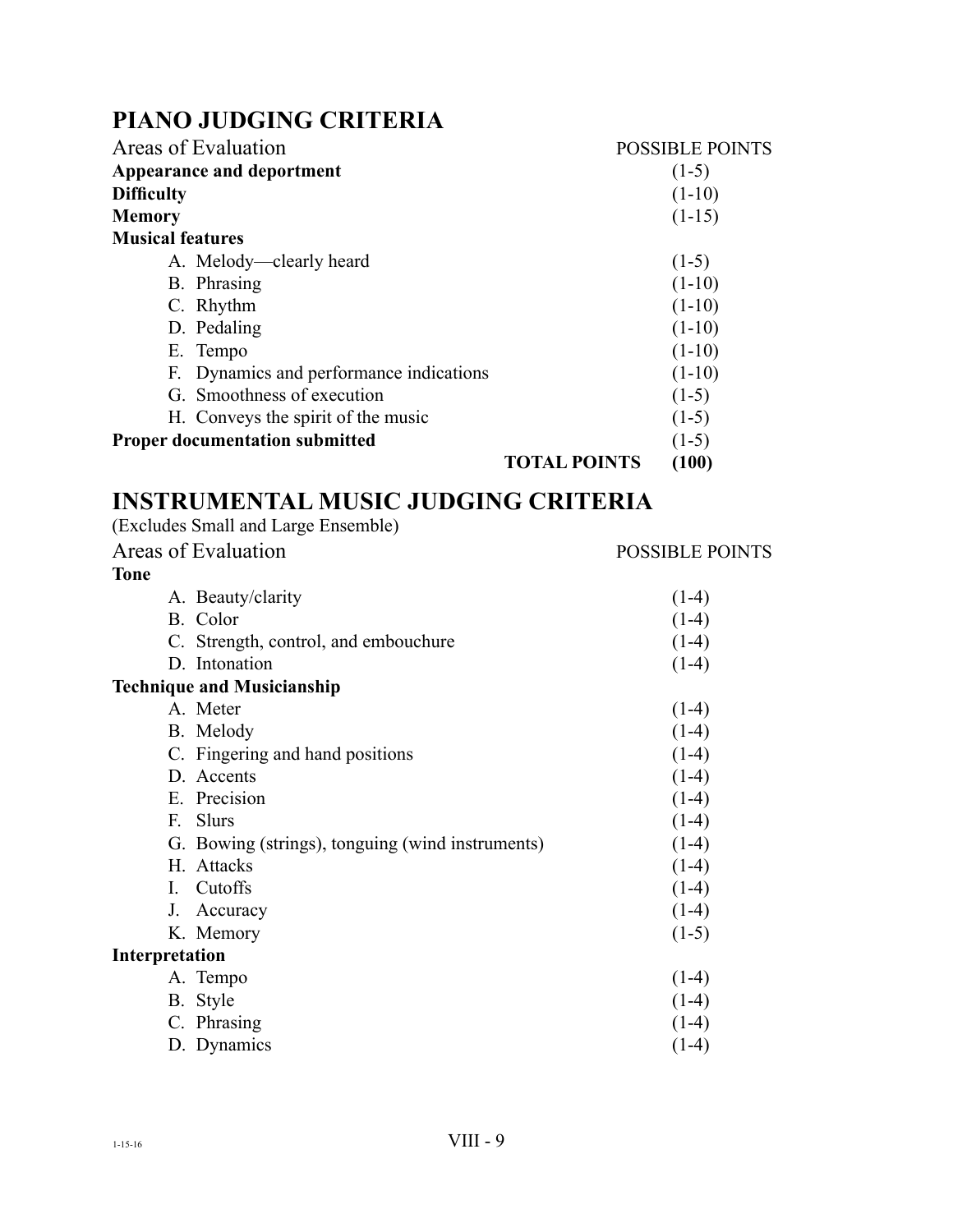| <b>Presentation</b>                                                |         |
|--------------------------------------------------------------------|---------|
| A. Deportment                                                      | $(1-3)$ |
| B. Posture                                                         | $(1-3)$ |
| C. Balance and integration of accompaniment                        | $(1-4)$ |
| <b>Selection</b>                                                   |         |
| A. Message/ministry-Does it minister to the listener as performed? | $(1-4)$ |
| B. Degree of difficulty                                            | $(1-4)$ |
| <b>Proper documentation submitted</b>                              | $(1-5)$ |
| <b>TOTAL POINTS</b>                                                | (100)   |

# **HANDBELL/HAND CHIME CHOIR JUDGING CRITERIA**

| Areas of Evaluation                        |                     | <b>POSSIBLE POINTS</b> |
|--------------------------------------------|---------------------|------------------------|
| <b>Memory</b>                              |                     | $(1-10)$               |
| Approach/departure                         |                     | $(1-5)$                |
| <b>Musicianship</b>                        |                     | $(1-5)$                |
| Appearance/poise                           |                     | $(1-5)$                |
| Interpretation                             |                     | $(1-10)$               |
| Blend—how bells/chimes are struck together |                     | $(1-10)$               |
| <b>Appropriateness of selection</b>        |                     | $(1-10)$               |
| <b>Rhythmic accuracy</b>                   |                     | $(1-15)$               |
| Tone—consistency of strike, form           |                     | $(1-10)$               |
| Technique—damp, trills, vibrato, etc.      |                     | $(1-15)$               |
| <b>Proper documentation submitted</b>      |                     | $(1-5)$                |
|                                            | <b>TOTAL POINTS</b> | (100)                  |

# **SMALL AND LARGE INSTRUMENTAL ENSEMBLE JUDGING CRITERIA**

| Areas of Evaluation                              | <b>POSSIBLE POINTS</b> |
|--------------------------------------------------|------------------------|
| Tone                                             |                        |
| A. Beauty/clarity                                | $(1-4)$                |
| B. Color                                         | $(1-4)$                |
| C. Strength, control, embouchure                 | $(1-4)$                |
| D. Intonation                                    | $(1-4)$                |
| <b>Technique and musicianship</b>                |                        |
| A. Meter                                         | $(1-4)$                |
| B. Melody                                        | $(1-4)$                |
| C. Fingering and hand positions                  | $(1-4)$                |
| D. Accents                                       | $(1-4)$                |
| E. Precision                                     | $(1-4)$                |
| F. Slurs                                         | $(1-4)$                |
| G. Bowing (strings), tonguing (wind instruments) | $(1-4)$                |
| H. Attacks                                       | $(1-4)$                |
| Cutoffs                                          | $(1-4)$                |
| Accuracy                                         | $(1-4)$                |
|                                                  |                        |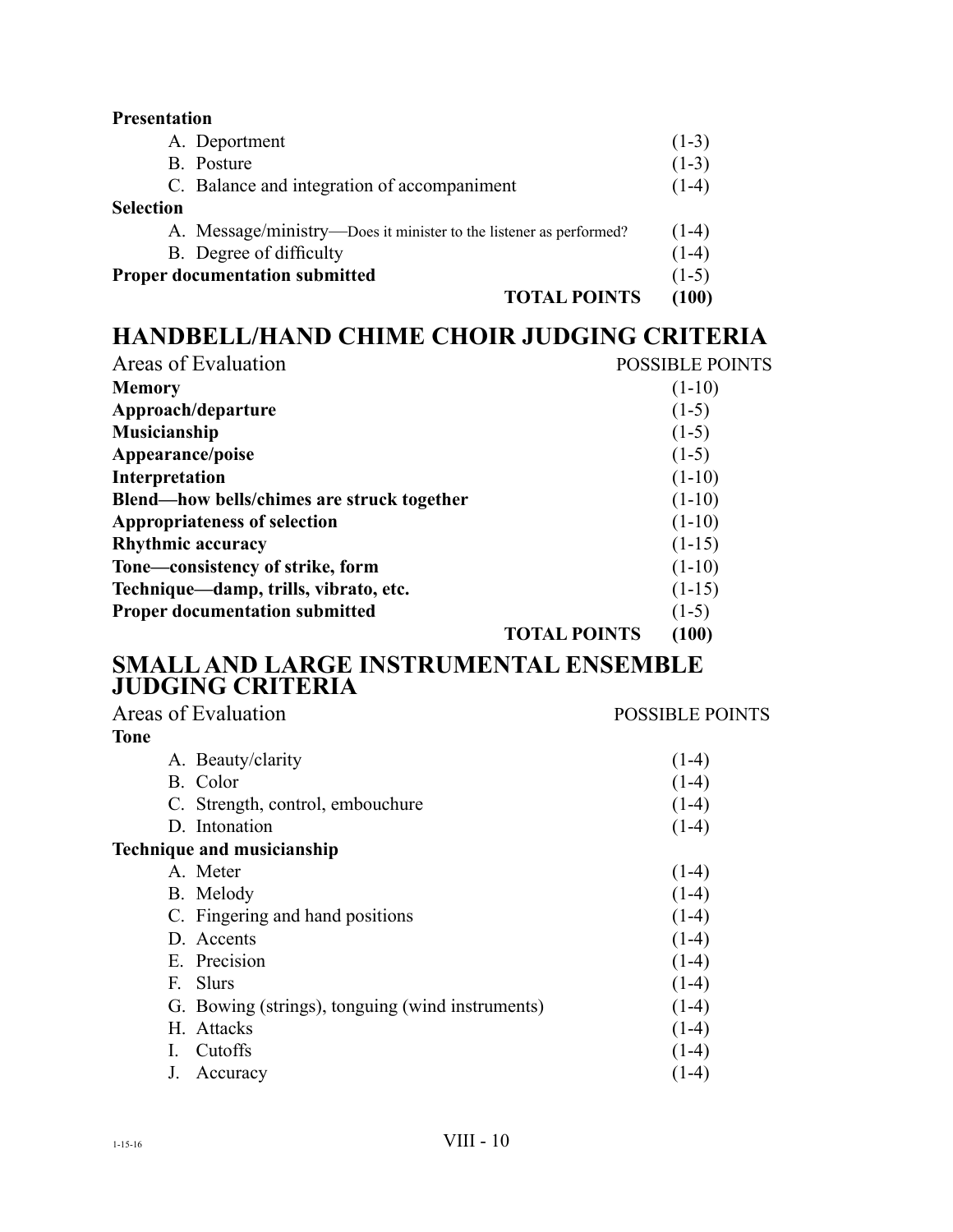### **Interpretation**

|                     | <b>TOTAL POINTS</b>                                                | (100)    |
|---------------------|--------------------------------------------------------------------|----------|
|                     | <b>Proper documentation submitted</b>                              | $(1-5)$  |
|                     | B. Degree of difficulty                                            | $(1-10)$ |
|                     | A. Message/ministry—Does it minister to the listener as performed? | $(1-4)$  |
| <b>Selection</b>    |                                                                    |          |
|                     | C. Balance and integration of accompaniment                        | $(1-3)$  |
|                     | <b>B.</b> Posture                                                  | $(1-3)$  |
|                     | A. Deportment                                                      | $(1-3)$  |
| <b>Presentation</b> |                                                                    |          |
|                     | D. Dynamics                                                        | $(1-4)$  |
|                     | C. Phrasing                                                        | $(1-4)$  |
|                     | B. Style                                                           | $(1-4)$  |
|                     | A. Tempo                                                           | $(1-4)$  |
|                     |                                                                    |          |

# **MUSIC COMPOSITION**

The contestant writes and submits an original song. The composition must include a **melody line and a simple accompaniment plus words**. (The student may add harmony parts, if he so chooses. A more complex piece will receive a higher score in the "Harmony" section on the Judge's Form.) Music Composition is an individual student event, not a collaboration between two or more students. Compositions will be judged according to the generally accepted principles of traditional musical composition, and manuscripts (whether written by hand or produced with the assistance of a computer) will be judged according to the norms of standard musical notation. Students should be aware that compositions simply played on a keyboard and produced without musical review often violate many principles of musical notation. Students are permitted to submit compositions that have been typeset on a computer program (e.g., Finale). However, no points will be deducted for handwritten manuscripts.

- 1. The words must be Christian or patriotic. They must follow the rules of poetry, including theme, poetic language, rhythm, and rhyme (as applicable). The words and music should enhance one another.
- 2. Scripture may be used.
- 3. The music must be accurately written by the student in acceptable standard music notation.
- 4. Three (3) copies of a CD of the music composition entry are required. (The quality of the tape performance will not influence the judge's evaluation of the composition.)
- 5. The selection WILL NOT be performed live by the contestant.
- 6. The music composition must have been written after the termination of the previous International Student Convention and must be the original work of the contestant.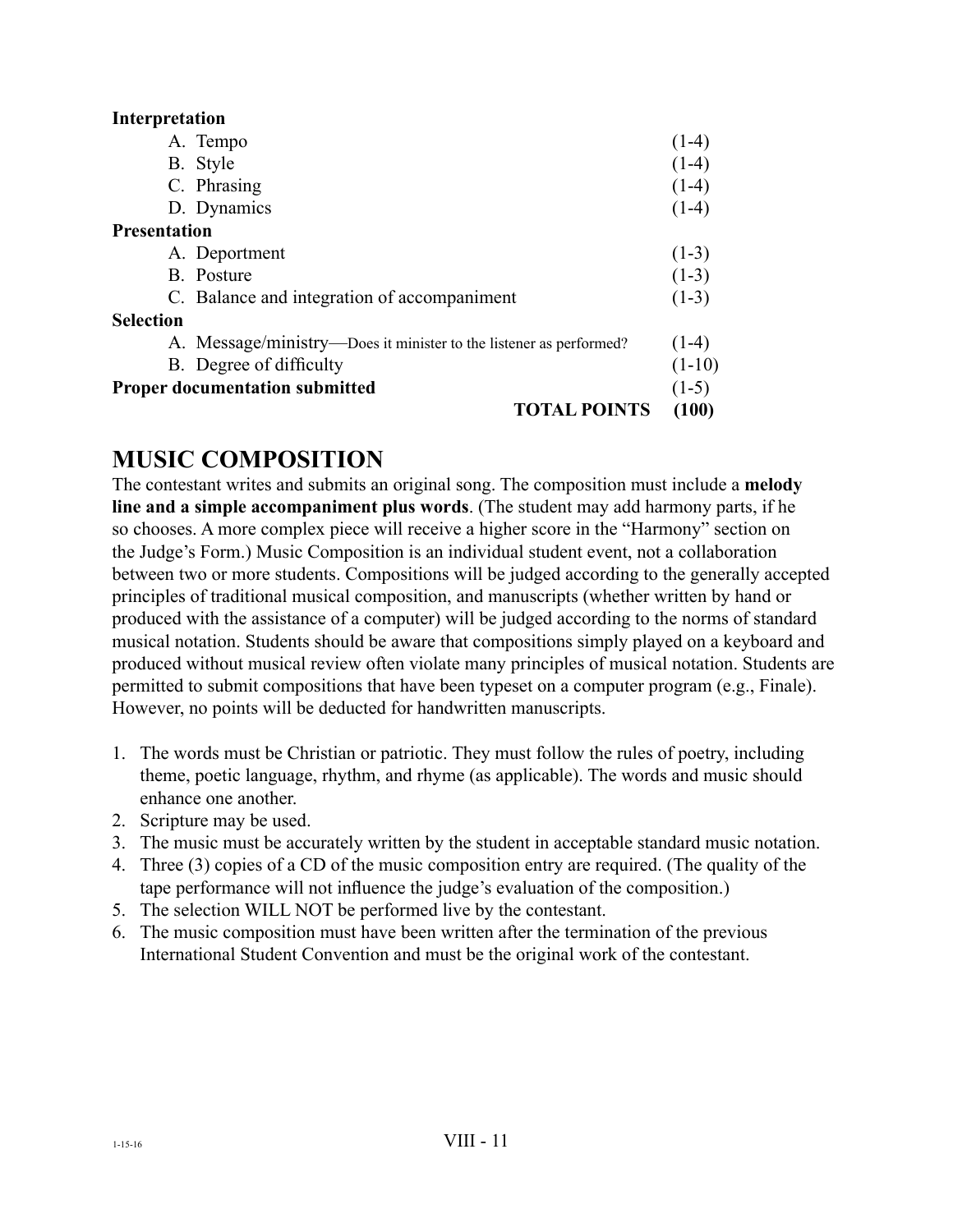# **MUSIC COMPOSITION JUDGING CRITERIA**

|                  | Areas of Evaluation                                            | <b>POSSIBLE POINTS</b> |
|------------------|----------------------------------------------------------------|------------------------|
| Lyrics           |                                                                |                        |
|                  | A. Originality-fresh approach; not trite, no clichés           |                        |
|                  | (overused phrases)                                             | $(1-5)$                |
|                  | B. Message—clearly defined and enlarged upon                   | $(1-5)$                |
|                  | C. Theme-Christian or patriotic values expressed               | $(1-5)$                |
|                  | D. Form—poetically correct in rhyme and rhythm                 | $(1-5)$                |
|                  | E. Compatibility—lyrics suit the music composed                | $(1-5)$                |
| <b>Music</b>     |                                                                |                        |
|                  | A. Originality—clear attempt to produce a unique               |                        |
|                  | composition without borrowing from other works                 | $(1-5)$                |
|                  | B. Unity-continuous flow                                       | $(1-5)$                |
|                  | C. Mood—emotional influence created                            | $(1-5)$                |
|                  | D. Melody—original and creative                                | $(1-5)$                |
|                  | E. Harmony—variety and enhancing to melody                     | $(1-5)$                |
|                  | F. Rhythm—supportive of but not detracting from melody/harmony | $(1-5)$                |
|                  | G. Accompaniment/chord progressions—original yet pleasing      |                        |
|                  | and melodic                                                    | $(1-5)$                |
|                  | H. Dissonance—use and resolution                               | $(1-5)$                |
| I.               | Dynamics—effective use (variation in volume and pace)          | $(1-5)$                |
| J.               | Cleanliness of sound—polished composition                      | $(1-5)$                |
| <b>Accuracy</b>  |                                                                |                        |
|                  | A. Correct use of the musical notation system                  | $(1-5)$                |
|                  | B. Readability                                                 | $(1-5)$                |
| <b>Selection</b> |                                                                |                        |
|                  | A. Degree of difficulty                                        | $(1-5)$                |
|                  | B. Ministers—Does it minister to the listener as performed?    | $(1-5)$                |
|                  | <b>Proper documentation submitted</b>                          | $(1-5)$                |
|                  | <b>TOTAL POINTS</b>                                            | (100)                  |

### **Checklist for Music Composition:**

- 1. Three (3) copies of the music composition and CD must be submitted with entry. Each copy is to be inserted in a separate, clear, gallon-sized, zippered plastic bag with the student's name, school name, school customer number, school address, and school telephone number clearly visible on the front of EACH copy. DO NOT SUBMIT your original copy.
- 2. Include three (3) copies of the Creative Composition Affidavit (CF28), properly signed. **Attach one copy to each copy of the music composition***.*
- 3. Three (3) copies of the JUDGE'S FORMS (CF75) are required for Regional and International Student Conventions.
- 4. One entry per contestant.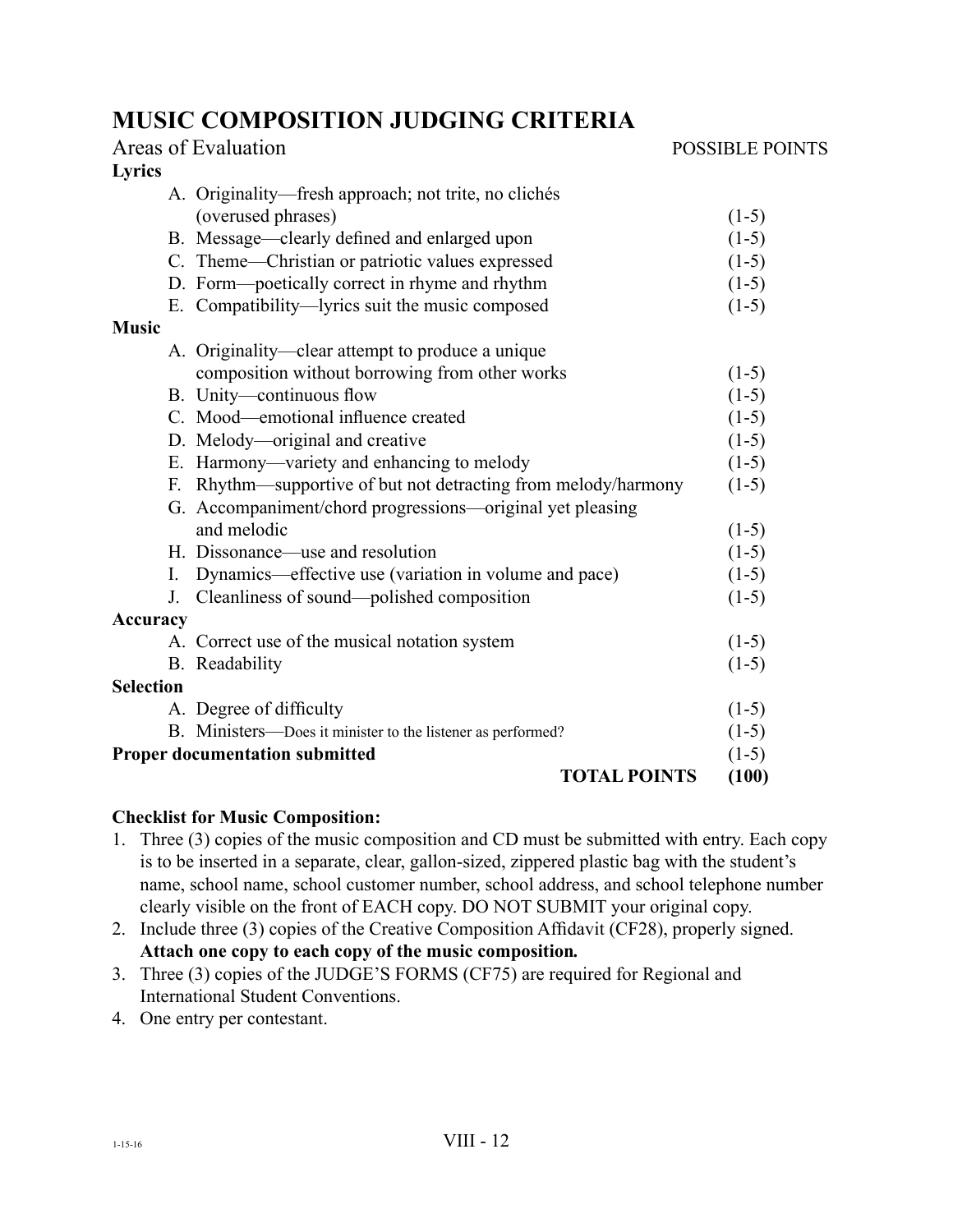# $1-15-16$  VIII - 13

# **MUSIC ARRANGING**

Music Arranging is an individual student event designed to allow an original melody to be set to new harmonies or a new format. A song could be put in any vocal, piano, or instrumental arrangement (e.g., choir, ensemble, piano solo, or band arrangement). Entry must be the original work of the student. The entry must be ORIGINAL in its entirety except for the actual melody.

- 1. Three (3) copies of the music arrangement must be submitted. Each copy is to be inserted in a separate, clear, gallon-sized, zippered plastic bag with the student's name, school name, school customer number, school address, and school telephone number clearly visible on the front of EACH copy. DO NOT SUBMIT your original copy.
- 2. Include three (3) copies of the Creative Composition Affidavit (CF28), properly signed. **Attach one copy to each copy of the music composition***.*
- 3. Three (3) copies of the JUDGE'S FORMS (CF76) are required for Regional and International Student Conventions.
- 4. One entry per contestant.
- 5. Three (3) copies of a CD of the music arrangement is required.
- 6. The entry must be the original work of the contestant and must have been written after the termination of the previous International Student Convention.
- 7. The copyright owner of the song should be contacted for permission to write an arrangement of his/her song.

# **MUSIC ARRANGING JUDGING CRITERIA**

|                | Areas of Evaluation                                           | <b>POSSIBLE POINTS</b> |
|----------------|---------------------------------------------------------------|------------------------|
| <b>Balance</b> |                                                               |                        |
|                | A. Unique melody—altered slightly/significantly by            |                        |
|                | notation, meter, or a distinct melodic variation              | $(1-5)$                |
|                | B. Instrumentation or voicing (unity of style yet             |                        |
|                | an interest created through variety)                          | $(1-5)$                |
| Creativity     |                                                               |                        |
|                | A. Consistency of style/proper transitions between styles     | $(1-5)$                |
|                | B. Counter-melody action (instrumental) or vocal variety      |                        |
|                | (distinct, individual parts)                                  | $(1-5)$                |
|                | C. Structural foundation (sustained instrumentation or        |                        |
|                | underlying oohs and ahs)                                      | $(1-5)$                |
|                | D. Melodic treatment                                          | $(1-5)$                |
|                | E. Harmonic variety                                           | $(1-5)$                |
| F.             | Rhythmic interest                                             | $(1-5)$                |
|                | G. Accompaniment/chord progressions (melodic)                 | $(1-5)$                |
|                | H. Effective use of dynamics (variation in volume and pace)   | $(1-5)$                |
| I.             | Use/resolution of dissonance                                  | $(1-5)$                |
| J.             | Economy (only included notes that serve a specific purpose)   | $(1-5)$                |
|                | K. Overall emotion/mood created effectively                   | $(1-5)$                |
|                | L. Focus (melody as the point of attention; interludes or     |                        |
|                | postludes, if any, serve as enhancement points for variation) | $(1-5)$                |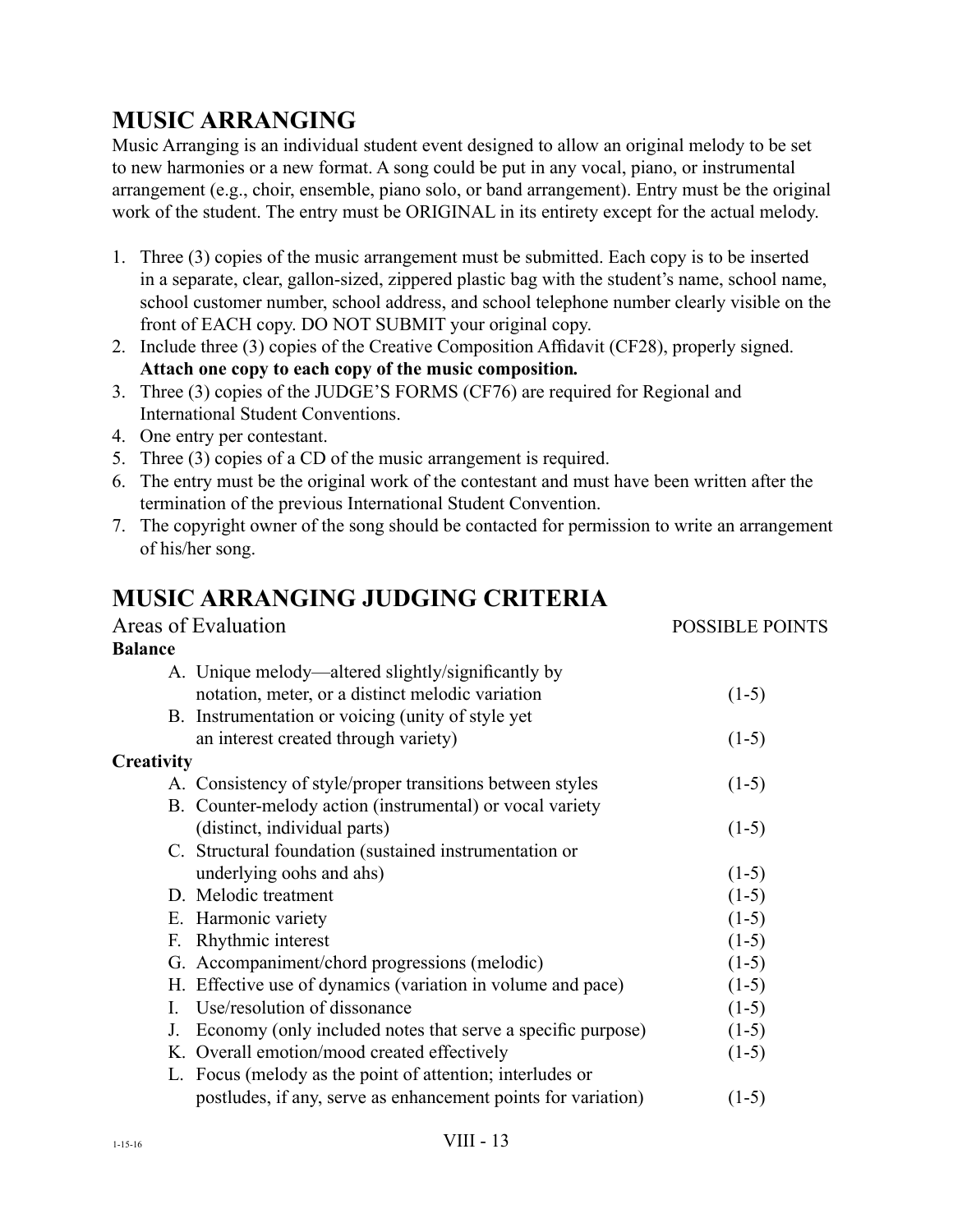| Accuracy         |                                                         |         |
|------------------|---------------------------------------------------------|---------|
|                  | A. Correct use of the musical notation system           | $(1-5)$ |
|                  | B. Readability                                          | $(1-5)$ |
| <b>Selection</b> |                                                         |         |
|                  | A. Degree of difficulty                                 | $(1-5)$ |
|                  | B. Originality (completed work shows a clear attempt to |         |
|                  | "rearrange" an existing song into a unique composition) | $(1-5)$ |
|                  | C. Message/ministry (ministers to the listener)         | $(1-5)$ |
|                  | <b>Proper documentation submitted</b>                   | $(1-5)$ |
|                  | <b>TOTAL POINTS</b>                                     | (100)   |

# **HINTS FROM THE MUSIC JUDGES**

Most of the music judges' comments deal with intonation (the ability to sing and play in tune) and rhythmic accuracy. In many musical traditions, and especially in gospel music, it is important for the performer to be able to improvi se and make various changes to the composition as it is performed. In this competition, however, the judges are requiring the music to be performed exactly as it is written. Often, student performers have lost many points because they performed a piece according to the way they have heard it in the past instead of the way the music indicates.

Both vocalists and instrumentalists need to be aware of the fact that good intonation is often made easier by obtaining a qualified instructor who can teach the basics of breathing, posture, and other items that are the foundation of good musical performance.

Please be aware that the accompaniment is a vitally important part of a musical entry. If the accompanist does not have the ability to easily perform the accompaniment, it will undoubtedly cause the score to be lowered. Recognizing the fact that many published arrangements deliberately simplify piano accompaniments so more pianists can easily perform the music, the judges will allow improvisation in the piano accompaniment; however, this liberty does not extend to the actual contestant.

Do not choose music that is overly difficult in an effort to impress the judges. It is impossible to hide the fact that you are performing music that is beyond your ability. Instead of raising your score by selecting impressive selections, your score will be lowered because you cannot perform the music well. It is better to choose simpler music that you can perform well.

PLEASE carefully review the official A.C.E. Statement of Acceptable Music in these guidelines before selecting your competition piece. If you have questions about the suitability of a certain piece, please submit it to A.C.E. for review and approval. (See VIII-4.)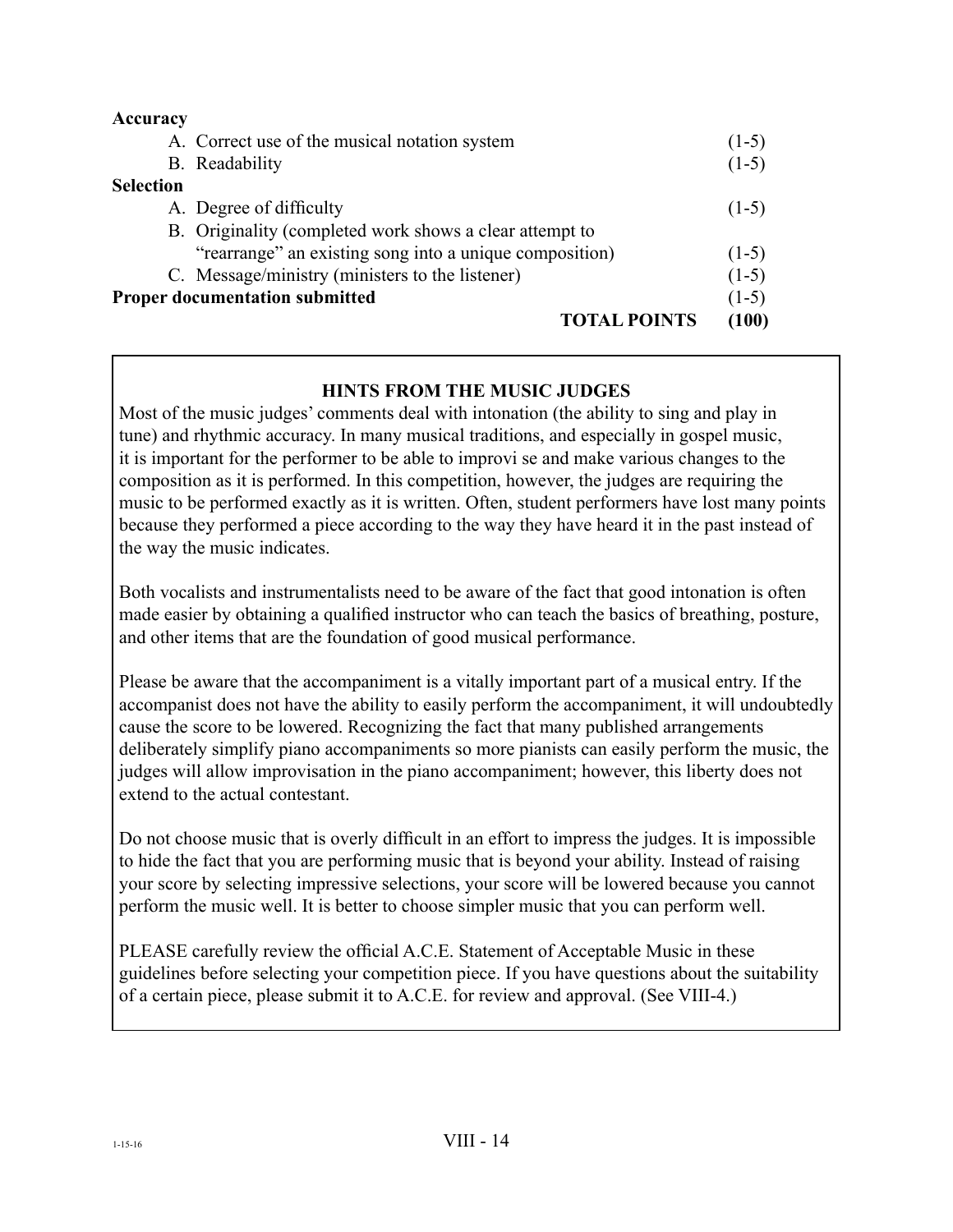# **PREPARING FOR CONVENTION**

# **TONE QUALITY**

# **General**

# Beauty of tonal color

Each instrument or ensemble group possesses a unique characteristic tone quality (color). Performers are expected to achieve this tonal color in performance. Listen to quality recordings of professionals, and strive to match their tonal color as you play. Do not emulate the tonal production of jazz performers, stage bands, or the projection of performers in marching bands. Listen to classical soloists or chamber groups to develop a refined sound. Poor tone quality is usually an indication of improper air concepts on winds instruments, poor bow control on strings, or improper stroking on percussion instruments.

# Control and stability

These terms refer to evenness of tone and ease of tonal production. Control and stability are best achieved by daily, thoughtful practice of long tones and scales throughout the instrument's range over a long period of time. Be prepared to spend many years of consistent practice developing control and stability of a beautiful tonal color.

# **Solo**

# Range development

Choose a solo that demonstrates your full note range. Solos that require tones that are too high or too low and solos that do not demonstrate the performer's full range should be avoided or modified.

Embouchure (Winds)

The embouchure (lip and jaw function) should work freely to allow the air stream to cause a proper vibration. Obtain the services of a professional private instructor to develop proper embouchure habits.

# **Ensemble**

# Balance of parts

Keep in mind that the melody line must predominate and that accompanying parts must present a unified foundation for the melody whenever it is present.

### Group blend

Blend the voices of the ensemble so that they present a unified tonal color, one that is characteristic for the type of group that you are presenting. Strive to develop a classical chamber sound.

# **INTERPRETATION AND MUSICIANSHIP**

# **Phrasing**

This element, more than any other, separates maturity levels in performance. Only a small percentage of the dynamic and tempo variations are actually indicated in the score. Identify each phrase, and then identify the highest point of intensity within each phrase. Finally, use the tools of expression, tempo, dynamics, and spirit to enhance that point of intensity within each phrase.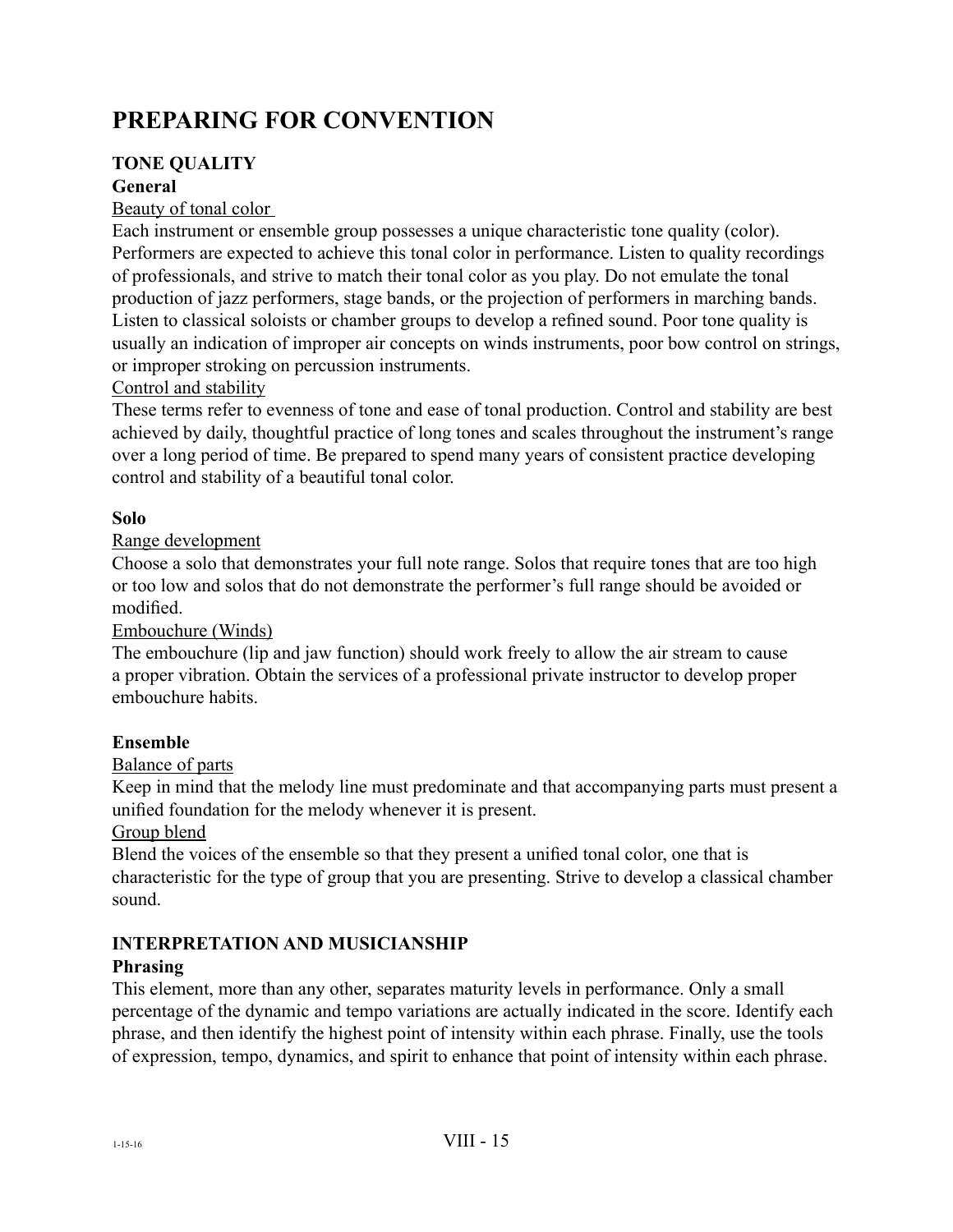# **Expression, tempo, dynamics, and spirit**

Strive to present the emotional intent of the composer/arranger and the spiritual qualities of the song's message (when applicable).

### **Tradition**

Some pieces, especially sacred classics, require some understanding of the performance practices of the musical period during which they were written. If you select, for example, a piece from the Baroque period, you would do well to research performance practices (including ornamentation styles) of the period. Please keep in mind that recordings can sometimes be quite misleading since not all recording artists emphasize historically accurate performances.

# **TECHNIQUE**

**General** (All Instruments)

Demonstrate Fluency and overall technical ability

Choose a piece that emphasizes your strengths. Fluency refers to technical freedom on the instrument. Many years of faithful practice under the direction of a good teacher are required to develop fluency and a wide-range technical ability.

Articulations/fingerings/hand positions/posture

**Specific** (Instrument Categories)

Bells and Chimes

Efficiency of stroke technique

For individual stroke consistency or group stroke consistency, choose the stroke patterns that produce the styles and expressions which the piece requires. Then practice those patterns carefully under the watchful eye of an instructor to develop consistency.

# Remember—**PRACTICE MAKES PERMANENT.**

### **Mallets**

Hand positions/wrist technique/stroke placement on bars or strings

A private instructor will be necessary to develop proper hand positions and wrist technique. The goal is to be able to play easily and efficiently. Each bar or string possesses a live spot or a heart that produces the optimum sound for that instrument. Bars also possess a secondary spot which may be utilized for efficiency of movement during fast passages. Learn these spots and practice slowly until you can strike the string or bar on its live spot every time.

### **Strings**

### Bowing choice and execution

While some bowings are marked, most require a decision on the part of the player. Obtain the services of a private instructor or a professional teacher to assist with bowing decisions. Bowing decisions will affect many other areas of your performance.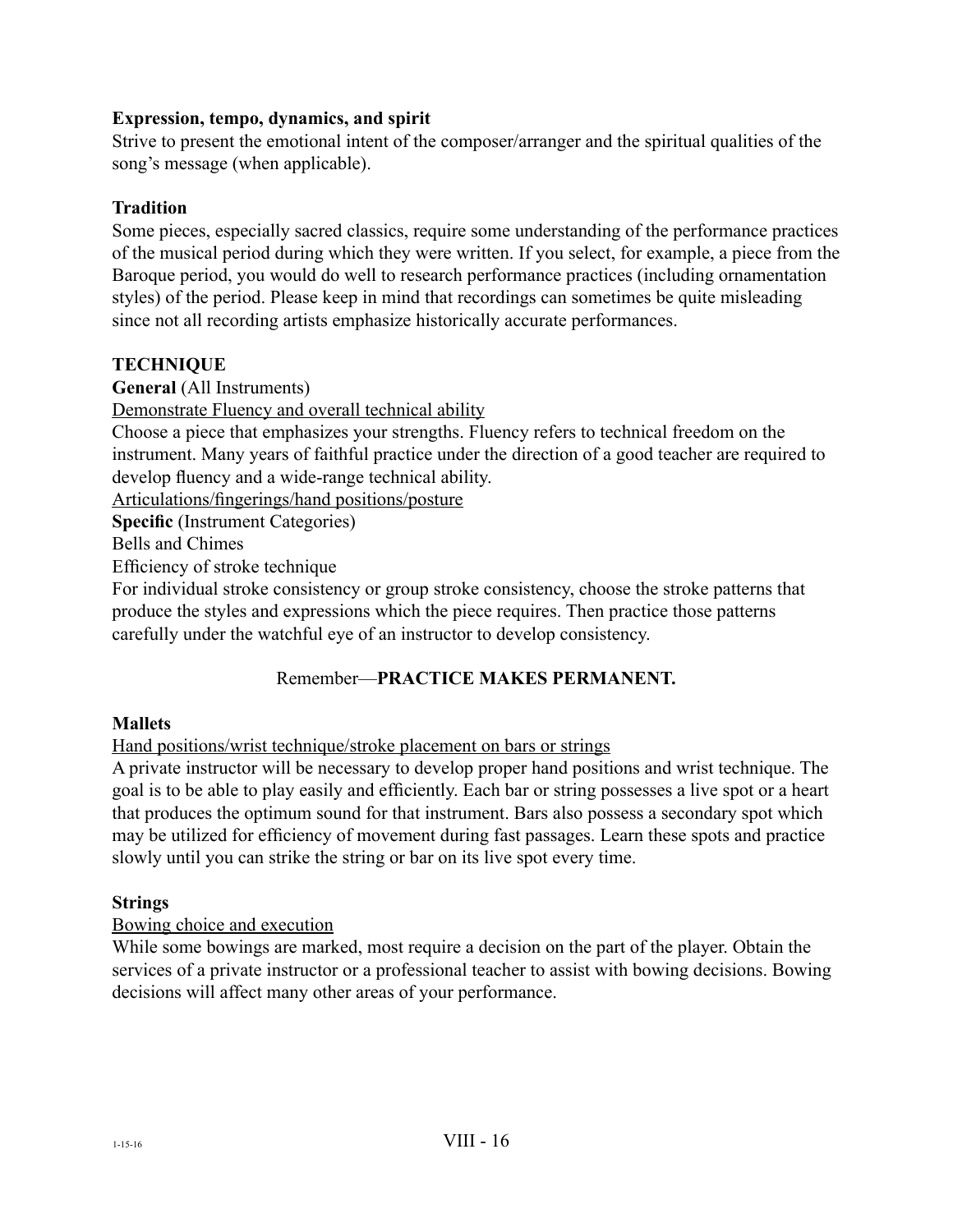# **Winds**

# Breath control and tonguing

Proper breath control is evidenced by pure tone quality and freedom in performing many styles of articulation (slurs, staccatos, and a wide variety of accents) at every conceivable dynamic level. The tongue can produce proper articulations only within the context of a well-controlled stream of air.

# **RHYTHM**

# **Precision**

Rhythmic precision refers to the accurate execution of each written rhythmic figure. Any variation to the written rhythms should be noted on each judge's copy of the music.

# **Meter**

Each time signature receives its own characteristic pulsation within every measure. This pulsation seldom varies throughout the piece unless it is interrupted by special articulations. The performer must learn the metrical pattern of each time signature so that the pulsation and variations in that pulsation can achieve the intended effects.

# **Rhythmic figure interpretation**

Not only is rhythmic precision important, but it is also important to achieve the interpreted style of unique rhythmic figures. For instance, in a march the dotted eighth and sixteenth figure must be treated differently than that same figure when found in a fanfare. Likewise, a triplet across two beats is likely to be performed in two different ways in a classical minuet and in a lullaby. It is also likely to be treated differently at the height of a phrase than from that at the end of a musical section. It may be helpful to secure the assistance of a professional instructor to guide in this area.

### **Accents**

Give special attention to every accent (both written accents and accents that are implied by the meter). There are several types of accents, and each style of piece requires its own special treatment of accents. Also, accents are performed at different intensities, depending on the dynamic level at the time.

### **INTONATION**

### **Winds and strings**

### Individual (Solo) and Group (Ensemble)

Winds must be aware that many notes on even the most carefully manufactured instruments are out of tune. These tones must be found (a portable tuner is a great help) and humored into tune. String players must learn accurate pitch placement and must adjust out-of-tune pitches quickly. Groups must practice slowly and carefully to achieve unity of pitch. Practice unison or octave scales in pairs, carefully tuning every tone before moving on, to develop good group intonation skills.